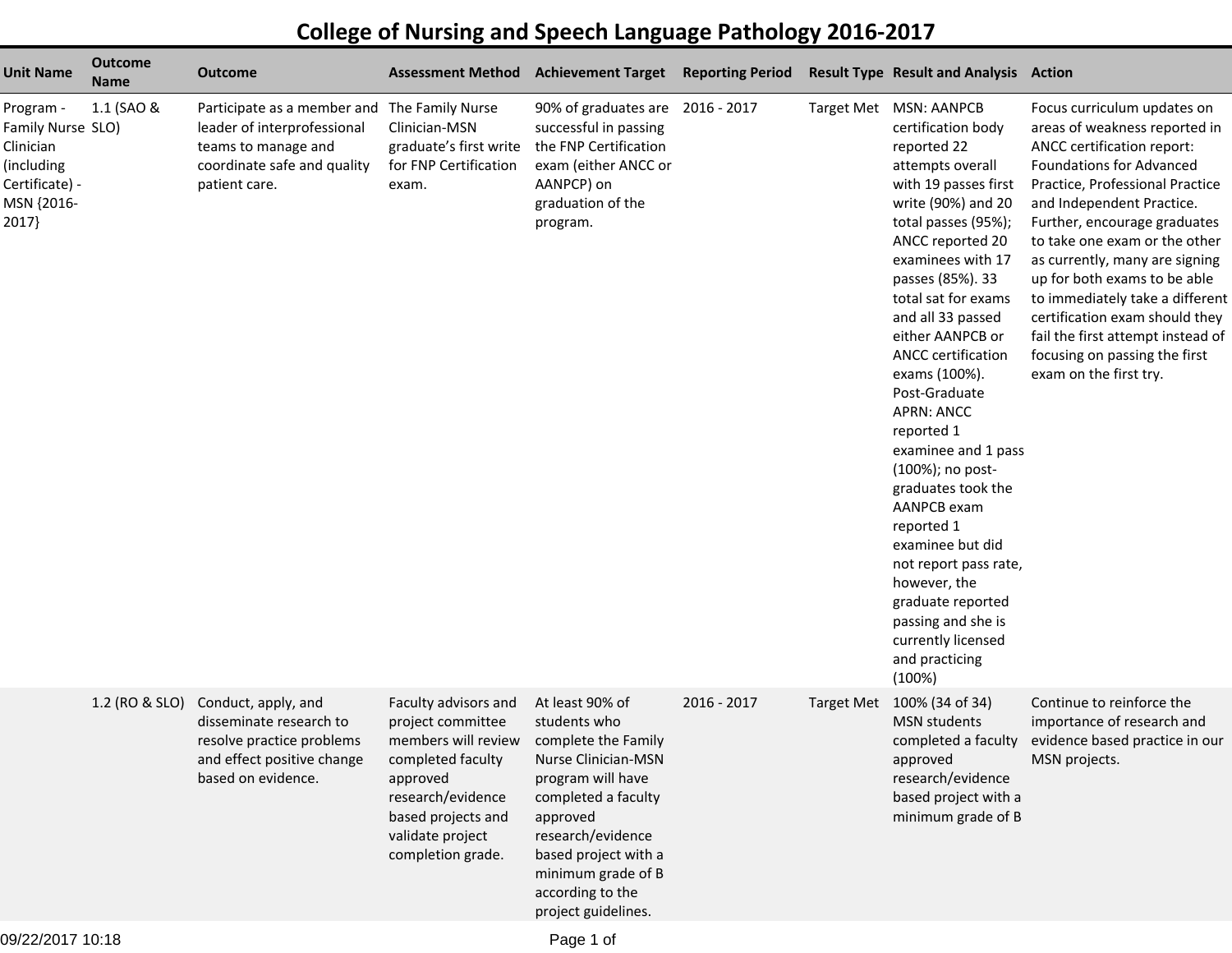| Unit Name                                     | <b>Outcome</b><br><b>Name</b> | <b>Outcome</b>                                                                                                                              | <b>Assessment Method</b>                                                                                                                                                                      | <b>Achievement Target</b>                                                                                                                                                                                                                                                                 | <b>Reporting Period</b> |                        | <b>Result Type Result and Analysis Action</b>                                                                                                                                                                                                                         |                                                                                                                                                                               |
|-----------------------------------------------|-------------------------------|---------------------------------------------------------------------------------------------------------------------------------------------|-----------------------------------------------------------------------------------------------------------------------------------------------------------------------------------------------|-------------------------------------------------------------------------------------------------------------------------------------------------------------------------------------------------------------------------------------------------------------------------------------------|-------------------------|------------------------|-----------------------------------------------------------------------------------------------------------------------------------------------------------------------------------------------------------------------------------------------------------------------|-------------------------------------------------------------------------------------------------------------------------------------------------------------------------------|
|                                               | 1.3 (SAO &<br>SLO)            | Provide leadership in<br>practice to promote high<br>quality, safe, cost-effective,<br>culturally appropriate, and<br>ethical patient care. | Faculty will visit all<br>students at their<br>clinical sites to<br>validate their clinical<br>performance.                                                                                   | All students (100%)<br>will complete the final<br>clinical check off with<br>a minimum grade of B<br>prior to graduation<br>according to the<br>course and program<br>guidelines.                                                                                                         | 2016 - 2017             |                        | Target Met 100% of MSN<br>students completed<br>the final clinical<br>check off with a<br>prior to graduation.<br>100% of Post-<br><b>Graduate APRN</b><br>students completed<br>the final clinical<br>check off with a<br>minimum grade of B<br>prior to graduation. | Continue review the clinical<br>check off evaluation form<br>annually to ensure the final<br>clincal check off measures<br>minimum grade of B what it is intended to measure. |
|                                               | $2.1$ (PO 4.a.)               | MSN students will be<br>satisfied with the MSN plan<br>of study.                                                                            | Faculty will review<br>the End of Program<br>Satisfaction Survey<br>submitted by the<br>students at the time<br>of graduation.                                                                | Through appropriate<br>and affective student<br>advising and ongoing<br>mentoring in the<br><b>Family Nurse</b><br>Clinician-MSN<br>program, at least 90%<br>of all participating<br>MSN students will be<br>satisfied with the<br><b>Family Nurse</b><br>Clinician-MSN Plan of<br>Study. | 2016 - 2017             | Target Met 100% of all | participating MSN<br>students noted they<br>were satisfied with<br>the MSN Program<br>100% of all<br>participating Post<br><b>Graduate APRN</b><br>students noted they<br>were satisfied with<br>the Post Graduate<br>APRN program                                    | Continue to address areas of<br>the program that are of<br>concern to our students.                                                                                           |
| Program -<br>Nursing -<br>ASN {2016-<br>2017} | 1.1 (SAO &<br>SLO)            | <b>ASN Students will</b><br>successfully pass the<br>National Council Licensure<br><b>Examination for Registered</b><br>Nurses (NCLEX-RN).  | ASN graduates will<br>take the NCLEX-RN as<br>administered by the<br>National Council of<br>State Boards of<br>Nursing. Faculty will<br>review the program's<br>annual student pass<br>rates. | The ASN graduate's<br>NCLEX-RN pass rate<br>will be at least 80% of<br>all first-time test-<br>takers during the<br>same 12-month<br>period.                                                                                                                                              | 2016 - 2017             | <b>Target Met</b>      | 38 of the 41 2016<br>ASN graduates<br>passed on the first<br>attempt of the<br>NCLEX-RN test for<br>an average of 92.7.<br>The national<br>average for<br>Associate Degree<br>nursing programs<br>for 2016 was<br>81.68%.                                             | Will continue to assess with<br>the same achievement target.                                                                                                                  |
|                                               | 1.2 (GEO 5.a.)                | ASN Students will be able to<br>utilize appropriate team<br>building and collaborative<br>strategies when working<br>with teams.            | ASN sophomore<br>students will<br>complete the AACU<br><b>Teamwork Value</b><br>Rubric at the<br>conclusion of their<br>group/team work in                                                    | The average score<br>that the sophomore<br>ASN students will<br>report will be at least<br>"3" or higher on the<br>0-4 scale used in the<br><b>AACU Teamwork</b>                                                                                                                          | 2016 - 2017             |                        | Target Met 90% of students<br>enrolled in NU 216<br>for fall of 2016<br>reported a score of<br>"3" or higher on the<br><b>AACU Teamwork</b><br>Value Rubric. The                                                                                                      | Will continue to assess with<br>the same achievement target.                                                                                                                  |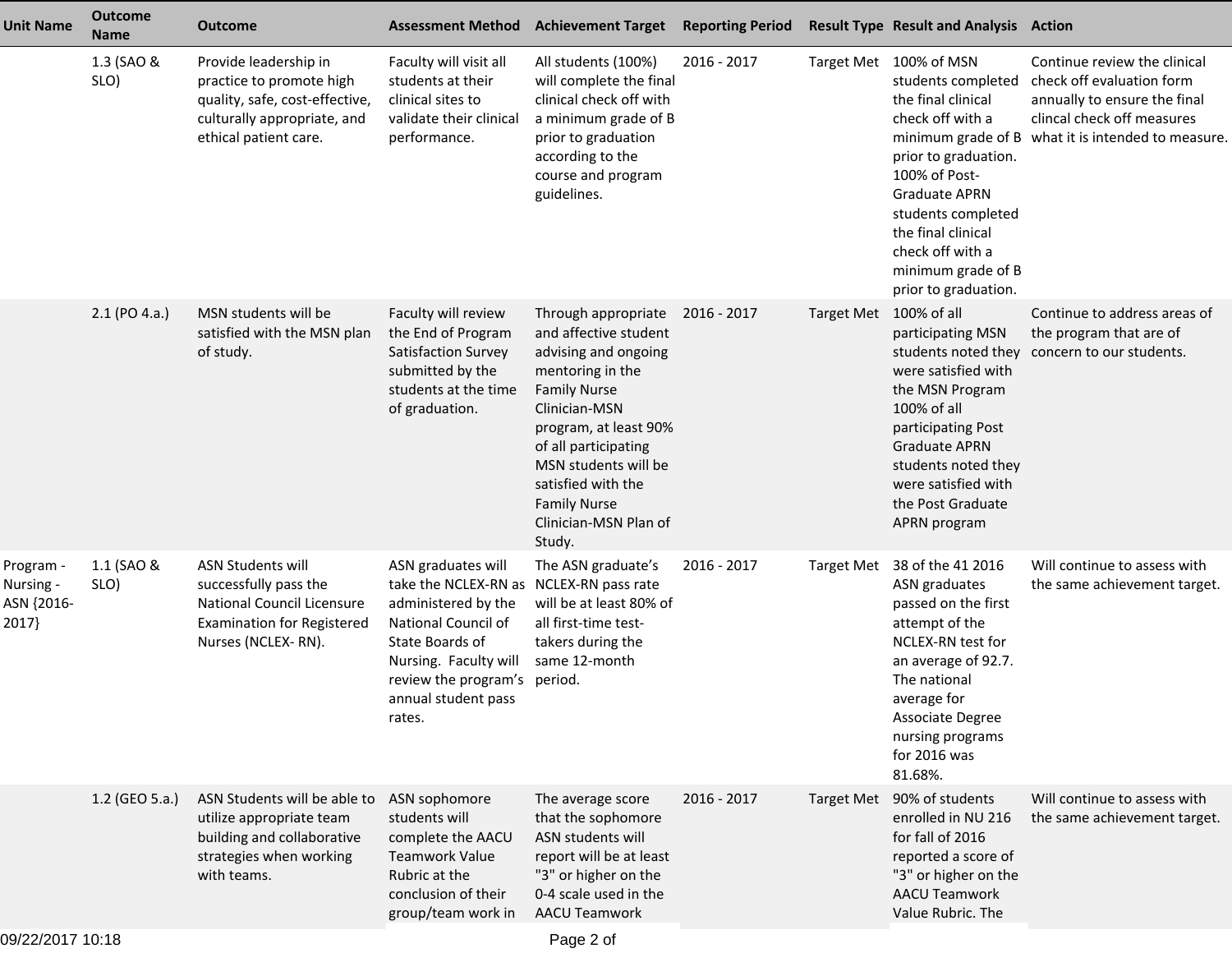| <b>Unit Name</b>                             | <b>Outcome</b><br><b>Name</b> | <b>Outcome</b>                                                                                                                                      | <b>Assessment Method</b>                                                                                                                                                                                                                                              | <b>Achievement Target</b>                                                                                                                                                                                                | <b>Reporting Period</b> |                   | <b>Result Type Result and Analysis Action</b>                                                                                                                                                                                                                                             |                                                                                                   |
|----------------------------------------------|-------------------------------|-----------------------------------------------------------------------------------------------------------------------------------------------------|-----------------------------------------------------------------------------------------------------------------------------------------------------------------------------------------------------------------------------------------------------------------------|--------------------------------------------------------------------------------------------------------------------------------------------------------------------------------------------------------------------------|-------------------------|-------------------|-------------------------------------------------------------------------------------------------------------------------------------------------------------------------------------------------------------------------------------------------------------------------------------------|---------------------------------------------------------------------------------------------------|
|                                              | 1.2 (GEO 5.a.)                | ASN Students will be able to<br>utilize appropriate team<br>building and collaborative<br>strategies when working<br>with teams.                    | NU 216 Evidence-<br><b>Based Practice</b><br>Project.                                                                                                                                                                                                                 | Value Rubric during<br>the NU 216 team<br>project.                                                                                                                                                                       | 2016 - 2017             |                   | Target Met average of the<br>students as a whole<br>was 3.6 on the<br>rubric.                                                                                                                                                                                                             | Will continue to assess with<br>the same achievement target.                                      |
|                                              | 1.3 (GEO 1.c.)                | ASN students will be able to<br>incorporate effective<br>communication techniques<br>to produce a positive<br>professional working<br>relationship. | ASN sophomore<br>students enrolled in<br>NU 216 will be<br>evaluated during<br>their formal<br>Evidence-Based<br><b>Practice Presentation</b><br>by the faculty utilizing Communication Value<br>the AACU Oral<br>Communication Value 216 formal Evidence-<br>Rubric. | The average score<br>that the ASN<br>sophomore students<br>will receive will be at<br>least "3" or higher on<br>the 0-4 scale used in<br>the AACU Oral<br>Rubric during the NU<br><b>Based Practice</b><br>Presentation. | 2016 - 2017             | <b>Target Met</b> | 100% of the ASN<br>obtained a "3" or<br>higher on the 0-4<br>scale used in the<br><b>AACU Oral</b><br>Communication<br>Value Rubric during<br>the NU 216 formal<br>Evidence-Based<br>Practice<br>Presentations. The<br>average of the<br>students as a whole<br>was 3.8 on the<br>rubric. | Will continue to assess with<br>sophomore students the same achievement target.                   |
|                                              | 2.1 (PO 4.a.)                 | ASN students will be<br>satisfied with the ASN plan<br>of study.                                                                                    | Faculty will review<br>the Program<br>Satisfaction Survey<br>submitted by the<br>students at the time<br>of graduation.                                                                                                                                               | At least 90% of<br>students participating<br>in the Program<br>Satisfaction Survey<br>will indicate<br>satisfaction with<br>program of study at<br>time of graduation.                                                   | 2016 - 2017             |                   | Target Met 100% of students<br>indicated on the<br><b>Program Satisfaction</b><br>Survey that they<br>were satisfied or<br>very satisfied with<br>the program of<br>study at time of<br>graduation.                                                                                       | Will continue to assess with<br>the same achievement target.                                      |
| Program -<br>Nursing -<br>BSN {2016-<br>2017 | 1.1 (SAO &<br>SLO)            | <b>BSN</b> generic Students will<br>successfully pass the<br>National Council Licensure<br><b>Examination for Registered</b><br>Nurses (NCLEX-RN).  | <b>BSN</b> generic<br>graduates will take<br>the NCLEX-RN as<br>administered by the<br>National Council of<br>State Boards of<br>Nursing. Faculty will<br>review the program's Higher Learning.<br>annual student pass<br>rates.                                      | The BSN graduate's<br>first write NCLEX-RN<br>pass rate shall be no<br>less than 95% of that<br>year's national<br>average as reported<br>by the Institutions of                                                         | 2016 - 2017             | <b>Target Met</b> | 56 students<br>graduated in May<br>2016. Of those<br>students, 55/56<br>successfully<br>completed the<br><b>NCLEX</b> examination<br>on the first write.<br>(98.21%). The<br>national average<br>was 87%.                                                                                 | Will continue to monitor each<br>graduating class and make<br>program adjustments<br>accordingly. |
|                                              | 1.2 (GEO 5.a.)                | BSN Students will be able to<br>utilize appropriate team<br>building and collaborative                                                              | <b>BSN</b> senior students<br>will complete the<br><b>AACU Teamwork</b>                                                                                                                                                                                               | The collective average 2016 - 2017<br>score that the senior<br><b>BSN Students will</b>                                                                                                                                  |                         | <b>Target Met</b> | 63 generic students<br>completed the<br><b>Teamwork VALUE</b>                                                                                                                                                                                                                             | Will continue to monitor since<br>teamwork is a vital part of the<br>BSN program requirements.    |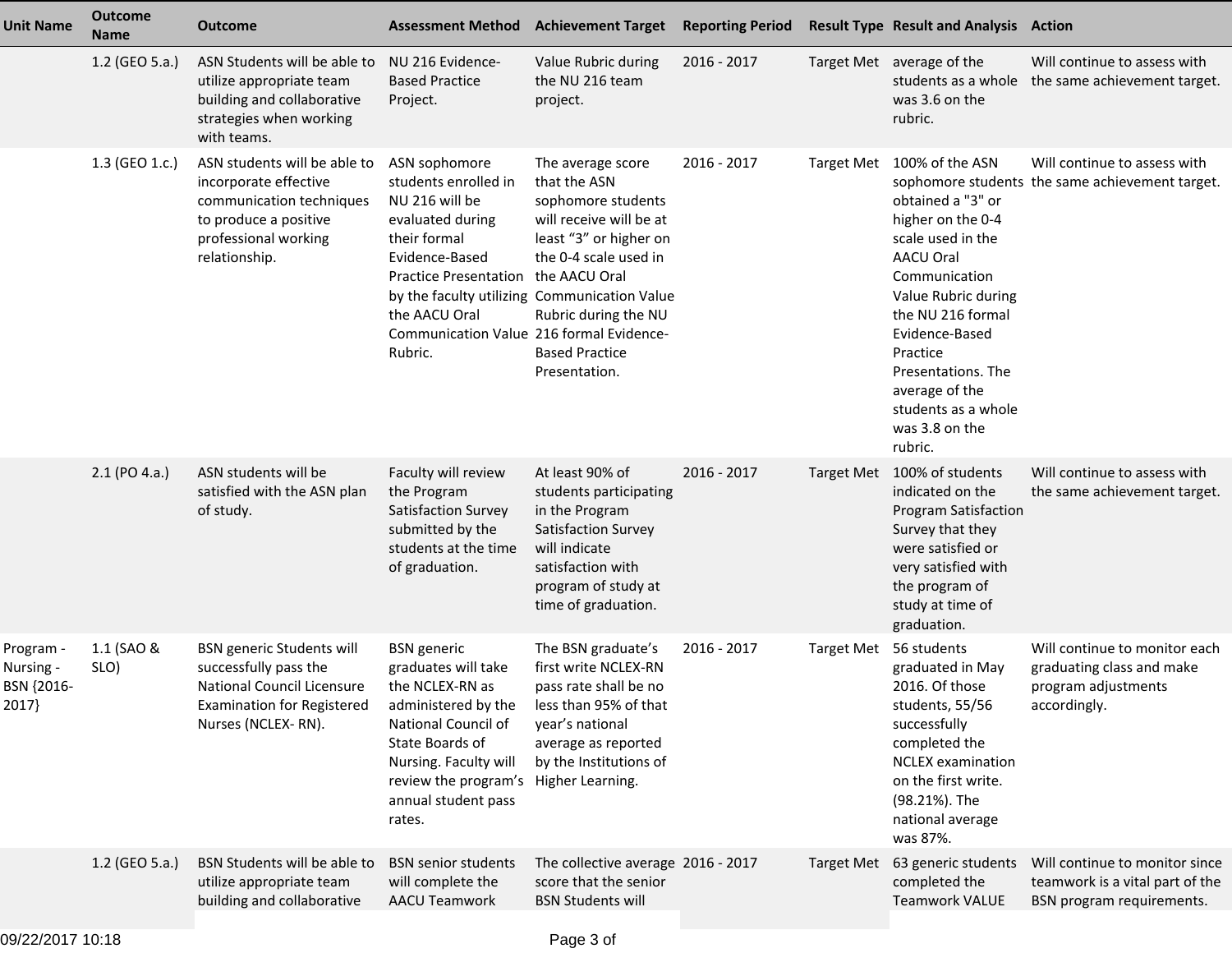| <b>Unit Name</b>                         | <b>Outcome</b><br><b>Name</b> | <b>Outcome</b>                                                                                                                                      |                                                                                                                                                                                                                                                         | Assessment Method Achievement Target Reporting Period                                                                                                                                                      |             |                        | <b>Result Type Result and Analysis Action</b>                                                                                                                                                                                                                                                                                                                 |                                                                                                                                                                                                                                                                         |
|------------------------------------------|-------------------------------|-----------------------------------------------------------------------------------------------------------------------------------------------------|---------------------------------------------------------------------------------------------------------------------------------------------------------------------------------------------------------------------------------------------------------|------------------------------------------------------------------------------------------------------------------------------------------------------------------------------------------------------------|-------------|------------------------|---------------------------------------------------------------------------------------------------------------------------------------------------------------------------------------------------------------------------------------------------------------------------------------------------------------------------------------------------------------|-------------------------------------------------------------------------------------------------------------------------------------------------------------------------------------------------------------------------------------------------------------------------|
|                                          | 1.2 (GEO 5.a.)                | strategies when working<br>with teams.                                                                                                              | VALUE Rubric at the<br>conclusion of their<br>group/ team work in<br>NU 465 community<br>assessment and<br>implementation<br>project for APO<br>students or NU 449<br>research project for<br>the Generic students.                                     | report will be at least 2016 - 2017<br>"3" or higher on the<br>0-4 scale used in the<br><b>AACU Teamwork</b><br><b>VALUE Rubric during</b><br>the NU 449 and NU<br>465 team project.                       |             |                        | Target Met Rubric. The average<br>score was 3.74.<br>325 APO students<br>completed the<br><b>Teamwork VALUE</b><br>Rubric. The average<br>score was 2.98.<br>The collective<br>average score for<br>the senior BSN<br>students was 3.098.                                                                                                                     | Will also confirm form entry<br>into the NU 465 class, the<br>faculty will review how the<br>questions are asked in the<br>survey package within the<br>LMS. It appears that items<br>were not presented in a similar<br>format as the actual hard copy<br>of the form. |
|                                          | 1.3 (GEO 1.c.)                | BSN students will be able to<br>incorporate effective<br>communication techniques<br>to produce a positive<br>professional working<br>relationship. | <b>BSN</b> senior students<br>enrolled in NU 449<br>will be evaluated<br>during their formal<br>research presentation higher on the 0-4<br>by the faculty advisor scale used in the<br>utilizing the AACU<br><b>Oral Communication</b><br>VALUE Rubric. | The average score<br>that the senior BSN<br>Students will receive<br>will be at least "3" or<br>AACU Oral<br>Communication<br><b>VALUE Rubric during</b><br>the NU 449 formal<br>research<br>presentation. | 2016 - 2017 | Target Met 63 students | presented their<br>research findings.<br>The average score<br>was 3.77.                                                                                                                                                                                                                                                                                       | Will continue to monitor oral<br>communication scores since<br>effective communication is a<br>vital program outcome.                                                                                                                                                   |
|                                          | 2.1 (PO 4.a.)                 | BSN students will be satisfied Faculty will review<br>with the BSN plan of study.                                                                   | the End of Program<br>Satisfaction Survey<br>submitted by the<br>students at the time<br>of graduation.                                                                                                                                                 | 90% of all<br>participating students<br>are satisfied with the<br>program of learning<br>as evidenced by a<br>benchmark score of<br>2.5 or above on the<br>End of Program<br>Satisfaction Survey.          | 2016 - 2017 | Target Met 67 students | completed the end<br>of program<br>satisfaction survey<br>for the May 2017<br>graduating classes.<br>The average score<br>was 3.597<br>60 students<br>completed the end<br>of program<br>satisfaction survey<br>for the August 2016<br>graduating class.<br>The average score<br>was 3.86.<br>Overall the score<br>was 3.72<br>95% of students met<br>target. | Will continue to monitor<br>program satisfaction.                                                                                                                                                                                                                       |
| Program -<br>Nursing<br>09/22/2017 10:18 | 1.1 (SAO &<br>SLO)            | Practice at the highest level<br>of advanced practice nursing that all Post BSN to                                                                  | Faculty will validate                                                                                                                                                                                                                                   | 100% of DNP students 2016 - 2017<br>are successful in<br>Page 4 of                                                                                                                                         |             |                        | DNP students                                                                                                                                                                                                                                                                                                                                                  | Target Met 100% of Post BSN to Continue to monitor progress<br>of students in Post BSN to DNP                                                                                                                                                                           |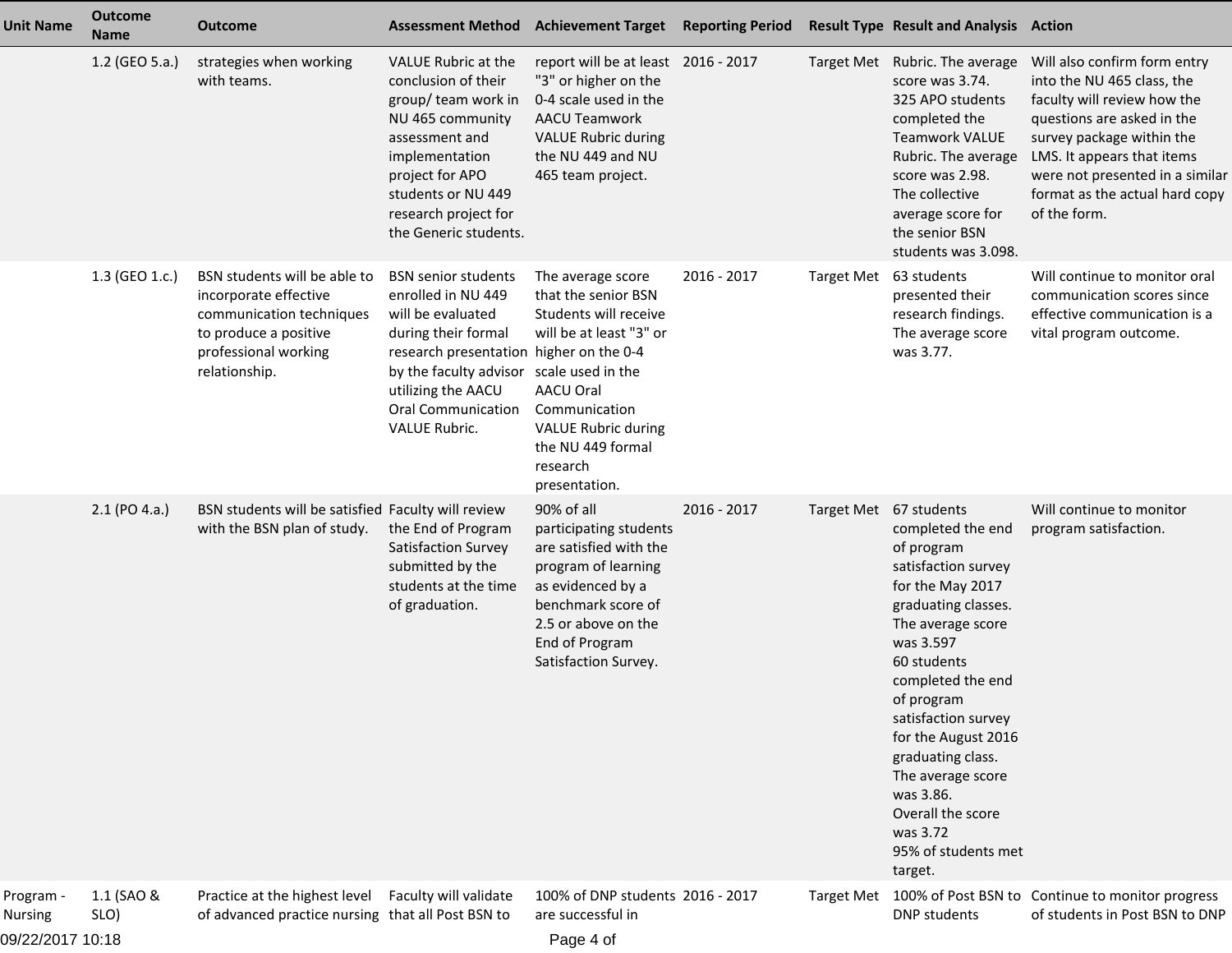| <b>Unit Name</b>                  | <b>Outcome</b><br><b>Name</b> | <b>Outcome</b>                                                                                                                                                       | <b>Assessment Method</b>                                                                                                                                                                                                                                                                                                                                     | <b>Achievement Target</b>                                                                                                                                                                                                           | <b>Reporting Period</b> |                          | <b>Result Type Result and Analysis Action</b>                                                                                                                                              |                                                                                                                                                                                                                                   |
|-----------------------------------|-------------------------------|----------------------------------------------------------------------------------------------------------------------------------------------------------------------|--------------------------------------------------------------------------------------------------------------------------------------------------------------------------------------------------------------------------------------------------------------------------------------------------------------------------------------------------------------|-------------------------------------------------------------------------------------------------------------------------------------------------------------------------------------------------------------------------------------|-------------------------|--------------------------|--------------------------------------------------------------------------------------------------------------------------------------------------------------------------------------------|-----------------------------------------------------------------------------------------------------------------------------------------------------------------------------------------------------------------------------------|
| Practice -<br>DNP {2016-<br>2017} | 1.1 (SAO &<br>SLO)            | through integration of<br>knowledge from nursing,<br>science, ethics, and the<br>biophysical, analytical, and<br>organizational sciences.                            | DNP students obtain<br>national FNP<br>certification during<br>the semester<br>immediately<br>following completion<br>of MSN while<br>transitioning into the students hold a<br>first semester of DNP<br>study, and all<br>incoming MSN to DNP DNP).<br>students hold a<br>national certification<br>as a nurse<br>practitioner (FNP,<br>AGNP, PMHNP, etc.). | passing FNP<br>Certification exam<br>(either ANCC or<br>AANPCP) during the<br>program (Post BSN to<br>DNP) or prior to entry<br>into the program<br>national certification<br>as an APRN (MSN to                                    | 2016 - 2017             | Target Met passed FNP    | certification exam<br>(either ANCC or<br>AANPCB) prior to<br>entry into the DNP<br>portion of the<br>program                                                                               | program as they progress<br>through the MSN and become<br>certified. Continue plans to<br>revise the Post BSN to DNP<br>curriculum for implementation<br>after interim report for CCNE<br>Accreditation is filed in Fall<br>2018. |
|                                   | 1.2 (RO & SLO)                | Synthesize theoretical,<br>philosophical, ethical, and<br>empirical knowledge to<br>develop therapeutic<br>interventions in complex<br>health systems.               | Faculty advisors and<br>project committee<br>members will review<br>completed DNP<br>projects and validate<br>project completion<br>grade.                                                                                                                                                                                                                   | At least 90% who<br>complete the DNP<br>program will have<br>completed a faculty<br>approved<br>research/evidence<br>based DNP project<br>with minimum grade<br>of B according to the<br>project guidelines.                        | 2016 - 2017             |                          | Target Met 100% of DNP<br>students slated to<br>graduate May 2017<br>have completed<br>their faculty<br>approved<br>research/evidence<br>based DNP project<br>with a minimum<br>grade of B | Continue to monitor DNP<br>students for completion of the<br>faculty approved<br>research/evidence based DNP<br>project with minimum grade of<br>В.                                                                               |
|                                   | 2.1 (PO 4.a.)                 | DNP students will be<br>satisfied with the DNP plan<br>of study.                                                                                                     | Faculty will review<br>the End of Program<br>Satisfaction Survey<br>submitted by the<br>students at the time<br>of graduation.                                                                                                                                                                                                                               | Through appropriate<br>and effective student<br>advising and ongoing<br>mentoring in the DNP<br>program, at least 90%<br>of all participating<br>DNP students will be<br>satisfied with the DNP<br>Plan of Study.                   | 2016 - 2017             |                          | Target Met 100% of DNP<br>graduates surveyed<br>reported that they<br>are satisfied with<br>the DNP program<br>and plan of study                                                           | Continue reviewing DNP end<br>of program survey and using<br>comments and information to<br>make needed revisions to the<br>program.                                                                                              |
|                                   | 3.1 (SAO &<br>SLO)            | Provide leadership in the<br>analysis, development, and<br>implementation of health<br>care policy on local, regional, disseminate a<br>national, and global levels. | Faculty will validate<br>that DNP students<br>submit to<br>scholarly work at a<br>state, regional, or<br>national level during<br>the DNP program.                                                                                                                                                                                                           | At least 70% of all<br>DNP students will<br>submit a scholarly<br>work (eg. poster,<br>podium, publication,<br>etc.) to a state,<br>regional, national, or<br>international journal<br>or conference during<br>their plan of study. | $2016 - 2017$           | <b>Target Not</b><br>Met | At the time of<br>reporting, 50% of<br>graduating DNP<br>students have<br>submitted a<br>scholarly work to a<br>state, regional,<br>national, or<br>international journal<br>or conference | Encourage DNP students and<br>faculty advisors to submit<br>abstracts for presentations and<br>publications by mid-term of<br>the semester students<br>anticipate graduation.                                                     |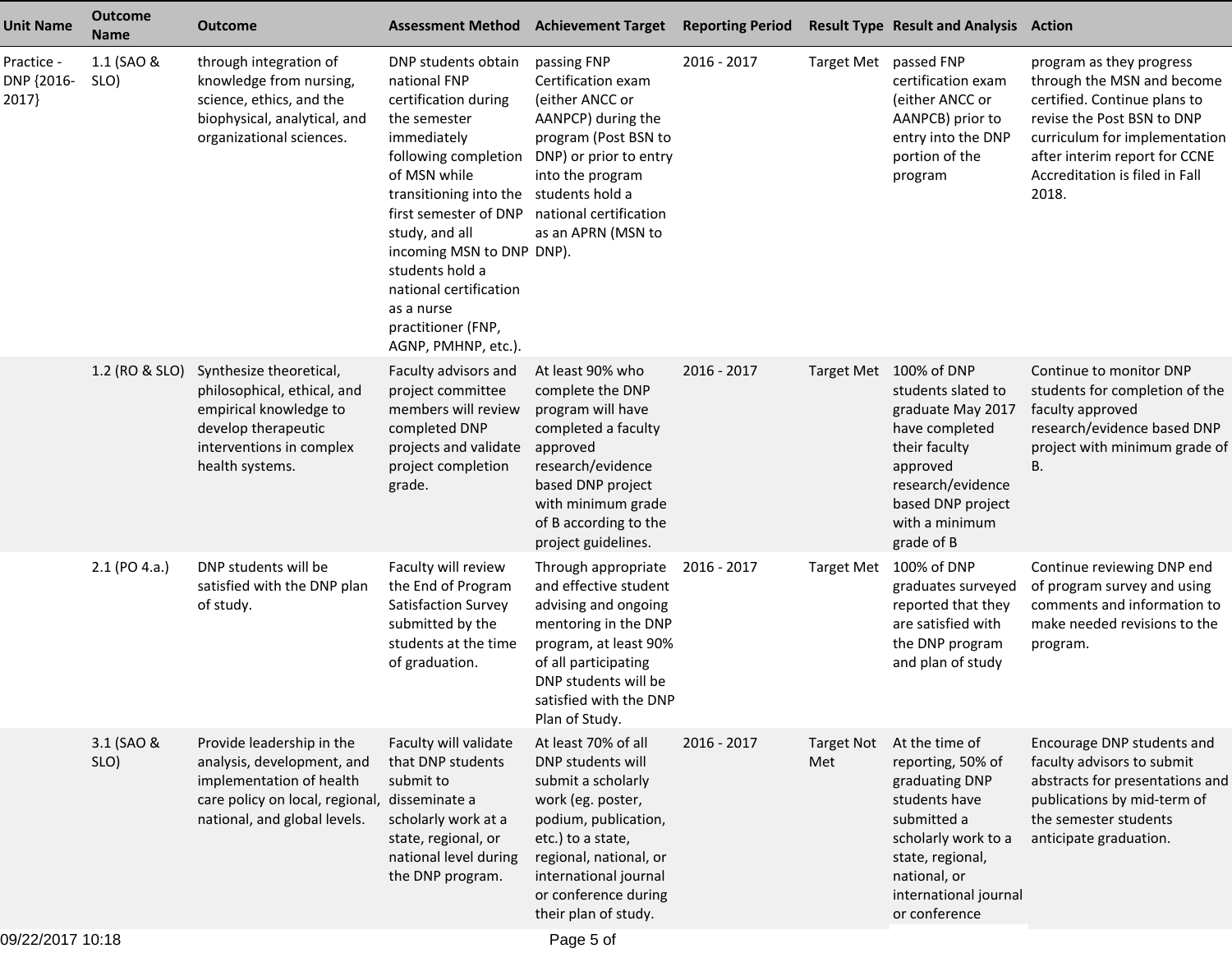| <b>Unit Name</b>                                                     | <b>Outcome</b><br><b>Name</b> | <b>Outcome</b>                                                                                                                                                               | <b>Assessment Method</b>                                                                                                                                                                                                                                                                                                                                                                                       | <b>Achievement Target Reporting Period</b>                                                                                                                                                                                           |             |                          | <b>Result Type Result and Analysis Action</b>                                                                                                                                                                                                                                  |                                                                                                                                                                               |
|----------------------------------------------------------------------|-------------------------------|------------------------------------------------------------------------------------------------------------------------------------------------------------------------------|----------------------------------------------------------------------------------------------------------------------------------------------------------------------------------------------------------------------------------------------------------------------------------------------------------------------------------------------------------------------------------------------------------------|--------------------------------------------------------------------------------------------------------------------------------------------------------------------------------------------------------------------------------------|-------------|--------------------------|--------------------------------------------------------------------------------------------------------------------------------------------------------------------------------------------------------------------------------------------------------------------------------|-------------------------------------------------------------------------------------------------------------------------------------------------------------------------------|
|                                                                      | 3.1 (SAO &<br>SLO)            | Provide leadership in the<br>analysis, development, and<br>implementation of health<br>care policy on local, regional,<br>national, and global levels.                       | Faculty will validate<br>that DNP students<br>submit to<br>disseminate a<br>scholarly work at a<br>state, regional, or<br>national level during<br>the DNP program.                                                                                                                                                                                                                                            | At least 70% of all<br>DNP students will<br>submit a scholarly<br>work (eg. poster,<br>podium, publication,<br>etc.) to a state,<br>regional, national, or<br>international journal<br>or conference during<br>their plan of study.  | 2016 - 2017 | <b>Target Not</b><br>Met | during their plan of<br>study.                                                                                                                                                                                                                                                 | Encourage DNP students and<br>faculty advisors to submit<br>abstracts for presentations and<br>publications by mid-term of<br>the semester students<br>anticipate graduation. |
| Program -<br>Speech<br>Language<br>Pathology -<br>BS {2016-<br>2017} | 1.1 (GEO 1.c.)                | SLP seniors will apply<br>knowledge of<br>communication<br>development and disorders<br>to the treatment of children<br>with communication<br>disorders.                     | SLP seniors enrolled<br>in SPA 311 will be<br>given an assignment<br>to write a treatment<br>plan for a fictional<br>articulation client.<br>Course instructor will<br>evaluate the<br>treatment plan and<br>assign a score using<br>the AAC&U Written<br>Communication<br><b>VALUE Rubric.</b>                                                                                                                | The average score of<br>students enrolled in<br>SPA 311 will earn at<br>least a "3" on the AAC<br>& U Written<br>Communication<br><b>VALUE Rubric.</b>                                                                               | 2016 - 2017 | <b>Target Met</b>        | 100% of SLP seniors<br>enrolled in SPA 311<br><b>Basic Clinical</b><br>Strategies wrote a<br>treatment plan for a<br>fictional client with<br>an articulation<br>disorder which<br>earned at least a "3"<br>on the AAC & U<br>Written<br>Communication<br><b>VALUE Rubric.</b> | Continue assessment into the<br>next academic year.                                                                                                                           |
|                                                                      | 1.2 (SLO)                     | SLP undergraduate students SLP undergraduate<br>will observe clinical activities students will<br>and record aspects of<br>diagnostic evaluations and<br>clinical treatment. | complete Clinical<br><b>Observation Forms</b><br>recording and<br>analyzing what was<br>observed in clinical<br>activities. Clinical<br>faculty will review<br>and approve student<br>written content prior<br>to submission for<br>credit toward the<br>required number of<br>hours. Hours spent in<br>observation are<br>tabulated on a clinical<br>recording sheet and<br>signed by clinical<br>supervisor. | 100% of speech-<br>language<br>undergraduate<br>students will<br>successfully observe<br>clinical activities and<br>apply knowledge with<br>the appropriate<br>documentation<br>approved by<br>academic and clinical<br>instructors. | 2016 - 2017 | Target Met 100% of slp   | undergraduate<br>students observed<br>clinical activities and<br>recorded these<br>observations as<br>required.                                                                                                                                                                | Continue. Requirement for<br>certification.                                                                                                                                   |
| $00/00/0017$ $0.10$                                                  | 1.3 (SAO)                     | Undergraduate students will Clock Hour records to At least 90% of<br>complete 25 hours of clinical document                                                                  |                                                                                                                                                                                                                                                                                                                                                                                                                | graduating students                                                                                                                                                                                                                  | 2016 - 2017 |                          | Target Met 100% of students<br>graduating in                                                                                                                                                                                                                                   | Continue assessment into the<br>next academic year.                                                                                                                           |

Page 6 of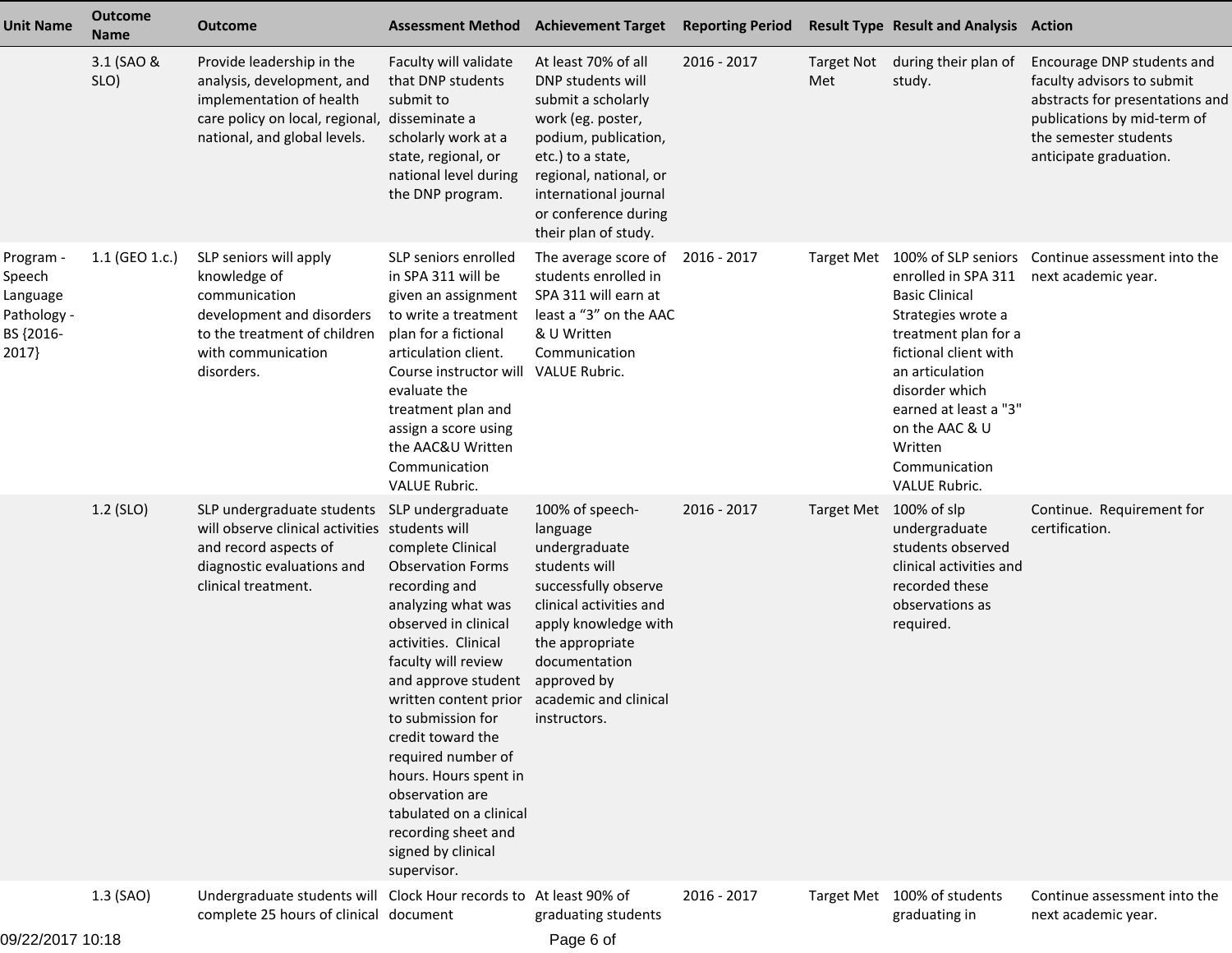| <b>Unit Name</b>                                                     | <b>Outcome</b><br><b>Name</b> | <b>Outcome</b>                                                                                                           |                                                                                                                                                                                                                                                                                               | Assessment Method Achievement Target Reporting Period                                                                                                                                                                                       |             |                   | <b>Result Type Result and Analysis Action</b>                                                                                                                                   |                                                     |
|----------------------------------------------------------------------|-------------------------------|--------------------------------------------------------------------------------------------------------------------------|-----------------------------------------------------------------------------------------------------------------------------------------------------------------------------------------------------------------------------------------------------------------------------------------------|---------------------------------------------------------------------------------------------------------------------------------------------------------------------------------------------------------------------------------------------|-------------|-------------------|---------------------------------------------------------------------------------------------------------------------------------------------------------------------------------|-----------------------------------------------------|
|                                                                      | 1.3 (SAO)                     | observation.                                                                                                             | completion of each<br>clinical observation.<br>Clinical documents<br>are reviewed and<br>verified by Graduate<br>Practicum<br>Coordinator.                                                                                                                                                    | will complete at least 2016 - 2017<br>25 hours of clinical<br>observation with the<br>appropriate<br>documentation.                                                                                                                         |             |                   | Target Met speech-language<br>pathology<br>completed a<br>minimum of 25<br>hours of clinical<br>observation.                                                                    | Continue assessment into the<br>next academic year. |
|                                                                      | 1.4 (SLO)                     | SLP undergraduate students<br>will conduct and evaluate<br>the outcome of basic hearing will successfully<br>screenings. | Students enrolled in<br>SPA 303 Audiology<br>complete one hearing<br>screening and<br>evaluate the<br>outcome. Course<br>instructor will<br>observe the screening course instructor's<br>task and evaluate the observation and<br>clinical task as a<br>"pass" or "requires a<br>repetition." | No less than 90% of<br>students enrolled in<br>SPA 303 will<br>demonstrate<br>competency in<br>conducting a basic<br>hearing screening as<br>determined by the<br>evaluation.                                                               | 2016 - 2017 | <b>Target Met</b> | 100% of<br>undergraduate<br>students enrolled in<br>SPA 303 Audiology<br>successfully<br>completed a hearing<br>screening and<br>evaluated the<br>outcome.                      | Continue assessment into the<br>next academic year. |
|                                                                      | 2.1 (PO 4.d.)                 | Graduating SLP students will<br>express satisfaction with the<br>undergraduate curriculum.                               | The SLP<br>Undergraduate<br>Program Exit Survey<br>completed by<br>graduating seniors<br>will be reviewed by<br>the SLP faculty<br>members.                                                                                                                                                   | 80% of participating<br>graduating<br>undergraduate<br>students will express<br>satisfaction with the<br>undergraduate<br>curriculum as<br>documented by a<br>rating of 3.0 or above<br>on the SLP<br>Undergraduate<br>Program Exit Survey. | 2016 - 2017 | <b>Target Met</b> | 91% of graduating<br>seniors in SLP<br>expressed a level of<br>"Satisfied" or "Very<br>Satisfied" with the<br>undergraduate<br>curriculum to which<br>they had been<br>exposed. | Continue assessment into the<br>next academic year. |
| Program -<br>Speech<br>Language<br>Pathology -<br>MS {2016-<br>2017} | $1.1$ (SAO)                   | SLP graduate students will<br>successfully complete the<br>Praxis Examination in<br>Speech-Language Pathology.           | Students completing<br>the M.S. degree in<br>speech-language<br>pathology will take<br>the Praxis<br>Examination in<br>Speech-Language<br>Pathology. Scores<br>will be reviewed by<br>the SLP faculty.                                                                                        | 80% of the cohort of<br>students completing<br>the M.S. degree will<br>earn a passing score<br>on the Praxis<br>Examination in<br>Speech-Language<br>Pathology.                                                                             | 2016 - 2017 |                   | Target Met 100% of students<br>reported earned a next academic year.<br>passing score on the<br><b>Praxis Examination</b><br>in Speech-Language<br>Pathology                    | Continue assessment into the                        |
|                                                                      | 1.2 (SLO)                     | SLP graduate students<br>enrolled in SPA 522                                                                             | SLP graduate<br>students will                                                                                                                                                                                                                                                                 | 100% of students<br>enrolled in SPA 522                                                                                                                                                                                                     | 2016 - 2017 | <b>Target Met</b> | 100% of students<br>enrolled in SPA 522                                                                                                                                         | Continue assessment into the<br>next academic year. |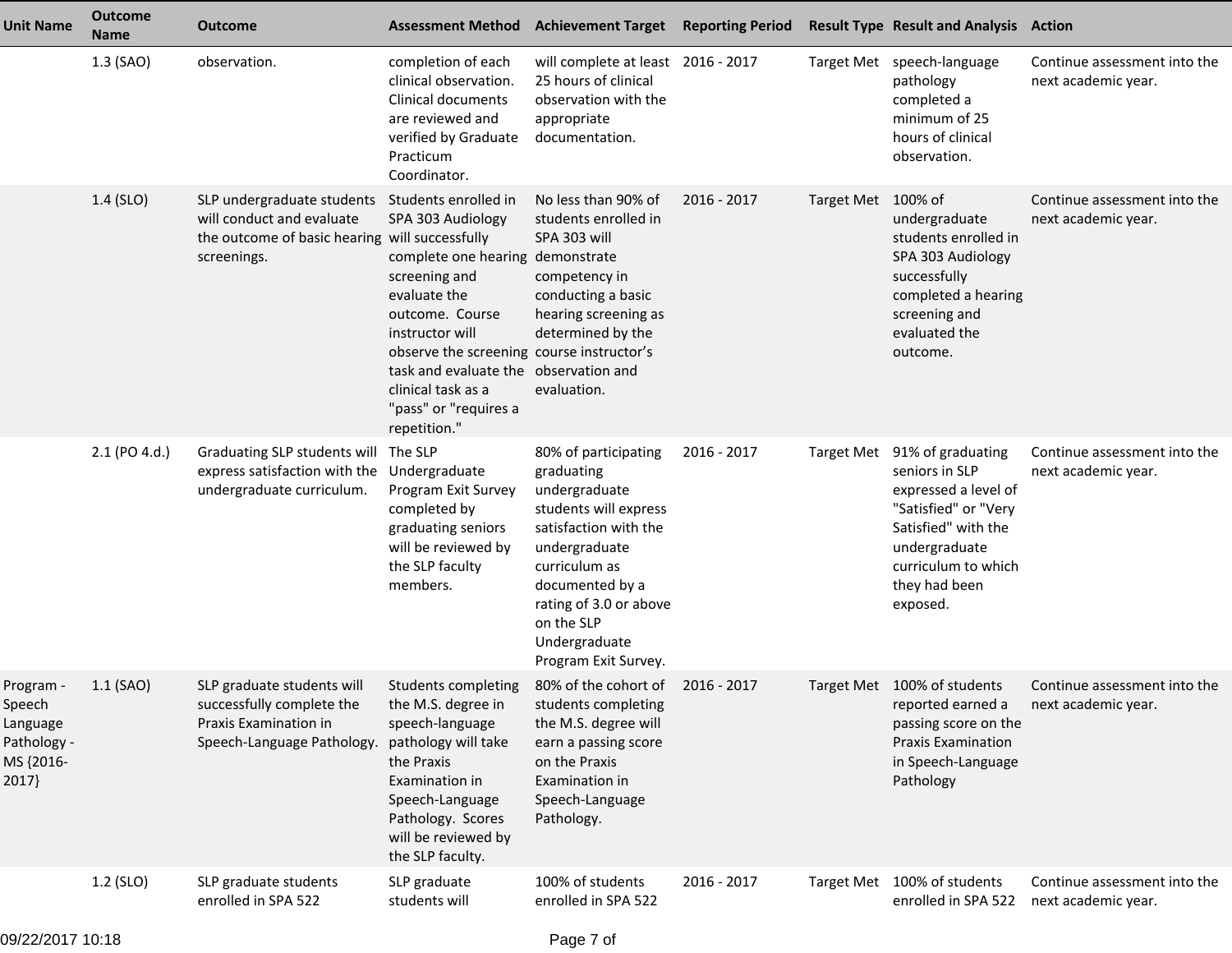| <b>Unit Name</b> | <b>Outcome</b><br><b>Name</b> | <b>Outcome</b>                                                                                                                |                                                                                                                                                                                                                                                                                                                                                                                                                                      | <b>Assessment Method Achievement Target</b>                                                                                                                                                                                      | <b>Reporting Period</b> |                      | <b>Result Type Result and Analysis Action</b>                                                                                                                                                                                                                                         |                                                     |
|------------------|-------------------------------|-------------------------------------------------------------------------------------------------------------------------------|--------------------------------------------------------------------------------------------------------------------------------------------------------------------------------------------------------------------------------------------------------------------------------------------------------------------------------------------------------------------------------------------------------------------------------------|----------------------------------------------------------------------------------------------------------------------------------------------------------------------------------------------------------------------------------|-------------------------|----------------------|---------------------------------------------------------------------------------------------------------------------------------------------------------------------------------------------------------------------------------------------------------------------------------------|-----------------------------------------------------|
|                  | 1.2 (SLO)                     | Dysphagia will interpret<br>modified barium swallow<br>studies.                                                               | interpret modified<br>barium swallow<br>studies using patients<br>recorded on video<br>technology. This<br>competency will be<br>administered to each<br>student individually<br>by the course<br>instructor. The<br>grading system in<br>place: 1 point for<br>correct<br>interpretation; .5 for<br>a partially correct<br>interpretation; and, 0<br>points for incorrect<br>interpretation. A<br>total of 3 points is<br>required. | will successfully<br>interpret/diagnose<br>swallowing disorders<br>viewed on<br>videofluroscopy on no<br>less than 3 out of 5<br>(60%) trials.                                                                                   | 2016 - 2017             | Target Met Dysphagia | successfully<br>interpreted swallow<br>study results viewed<br>by videofluroscopy<br>on a minimum of<br>60% of trials.                                                                                                                                                                | Continue assessment into the<br>next academic year. |
|                  | 1.3 (SLO)                     | Graduate students will<br>correctly administer and<br>interpret an age-appropriate<br>articulation test.                      | Each graduate<br>student will be<br>observed by certified<br>clinical educators as<br>they administer an<br>articulation<br>evaluation<br>instrument(s).                                                                                                                                                                                                                                                                             | 100% of fifth<br>semester graduate<br>students will<br>complete and earn<br>credit for this<br>competency as<br>documented on the<br>Knowledge and Skills<br>Checklist (required for<br>each student) by a<br>clinical educator. | 2016 - 2017             |                      | Target Met 100% of fifth<br>semester graduate<br>students in speech-<br>language pathology<br>demonstrated<br>competency in<br>administering an<br>articulation<br>evaluation<br>instrument as<br>documented by a<br>clinical supervisor<br>on the Knowledge<br>and Skills Checklist. | Continue assessment into the<br>next academic year. |
|                  | 1.4 (SLO)                     | Graduate students will utilize Each graduate<br>appropriate intervention<br>techniques for articulation<br>impaired children. | student will be<br>observed by certified<br>clinical educators as<br>they provide therapy<br>for an articulation<br>impaired child.                                                                                                                                                                                                                                                                                                  | 100% of fifth<br>semester graduate<br>students will<br>complete and earn<br>credit for pediatric<br>articulation<br>intervention as<br>documented on the<br>Knowledge and Skills<br>Checklist by a<br>certified speech-          | 2016 - 2017             |                      | Target Met 100% of fifth<br>semester graduate<br>students in speech-<br>language pathology<br>provided<br>appropriate<br>intervention in the<br>area of articulation<br>as documented by a<br>certified clinical<br>educator on the                                                   | Continue assessment into the<br>next academic year. |